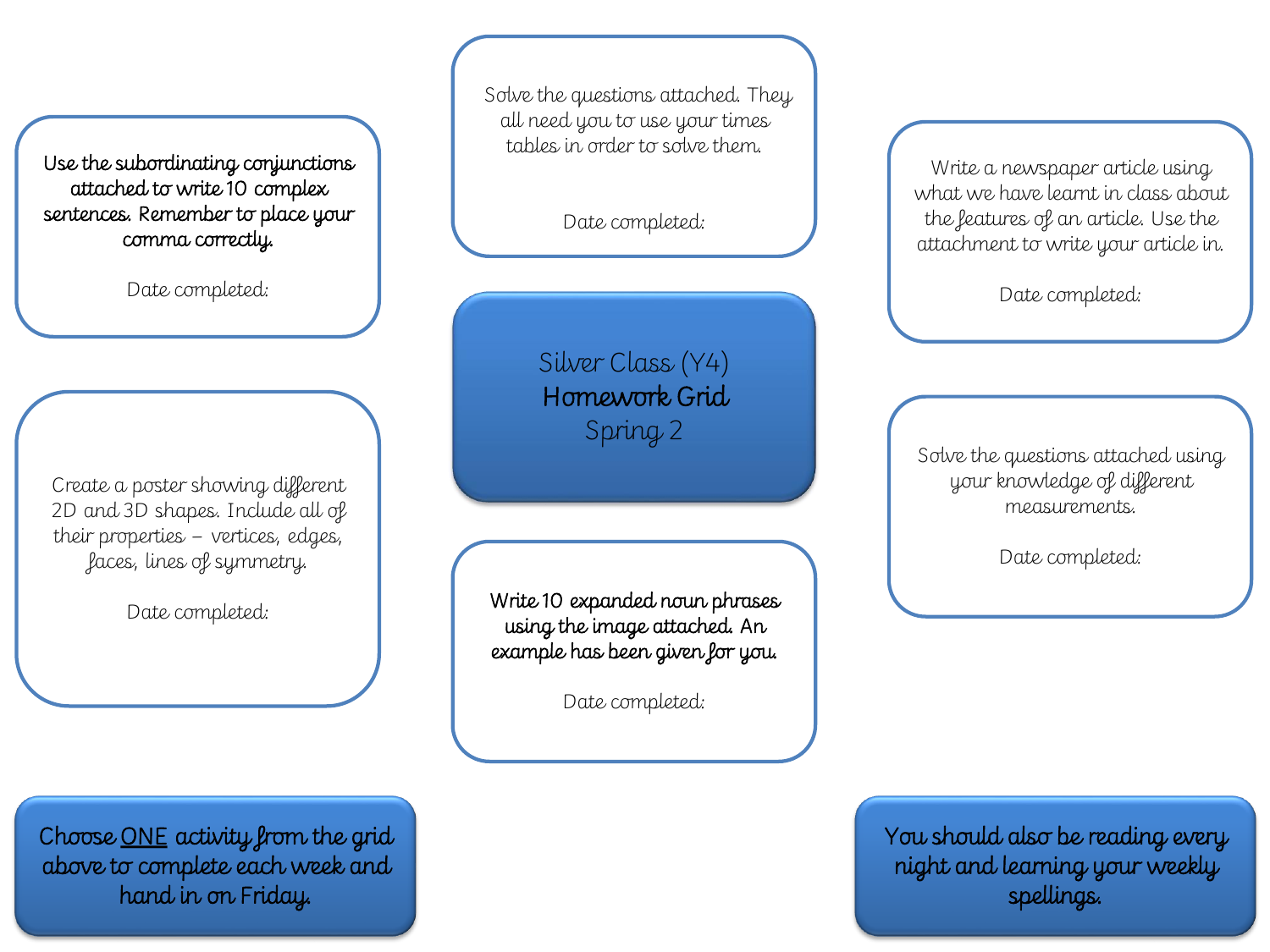Solve the questions. They all need you to use your times tables in order to solve them.

- 1. a)  $11 \times 6 =$  b)  $9 \times 3 =$  c)  $5 \times 12 =$  d)  $6 \times 10 =$ 2. a)  $132 \div 12 =$  b)  $72 \div 9 =$  c)  $24 \div 6 =$  d)  $108 \div 9 =$ 3. a)  $120 \div \_ = 12$  b)  $12 \div \_ = 6$  c)  $\_ x 9 = 54$  d)  $12 x \_ = 84$
- 4. What is thirty-six divided by twelve?
- 5. There are 9 fields with 5 sheep in each field. How many sheep are there in total?
- 6. T-shirts in a shop cost £6 each. Tayeb buys 4 t-shirts. He then buys some socks for £3. How much does he pay in total?
- 7. Chloe buys 3 boxes of eggs. There are 12 eggs in each box. She realises 5 eggs are broken. How many of the eggs are not broken?

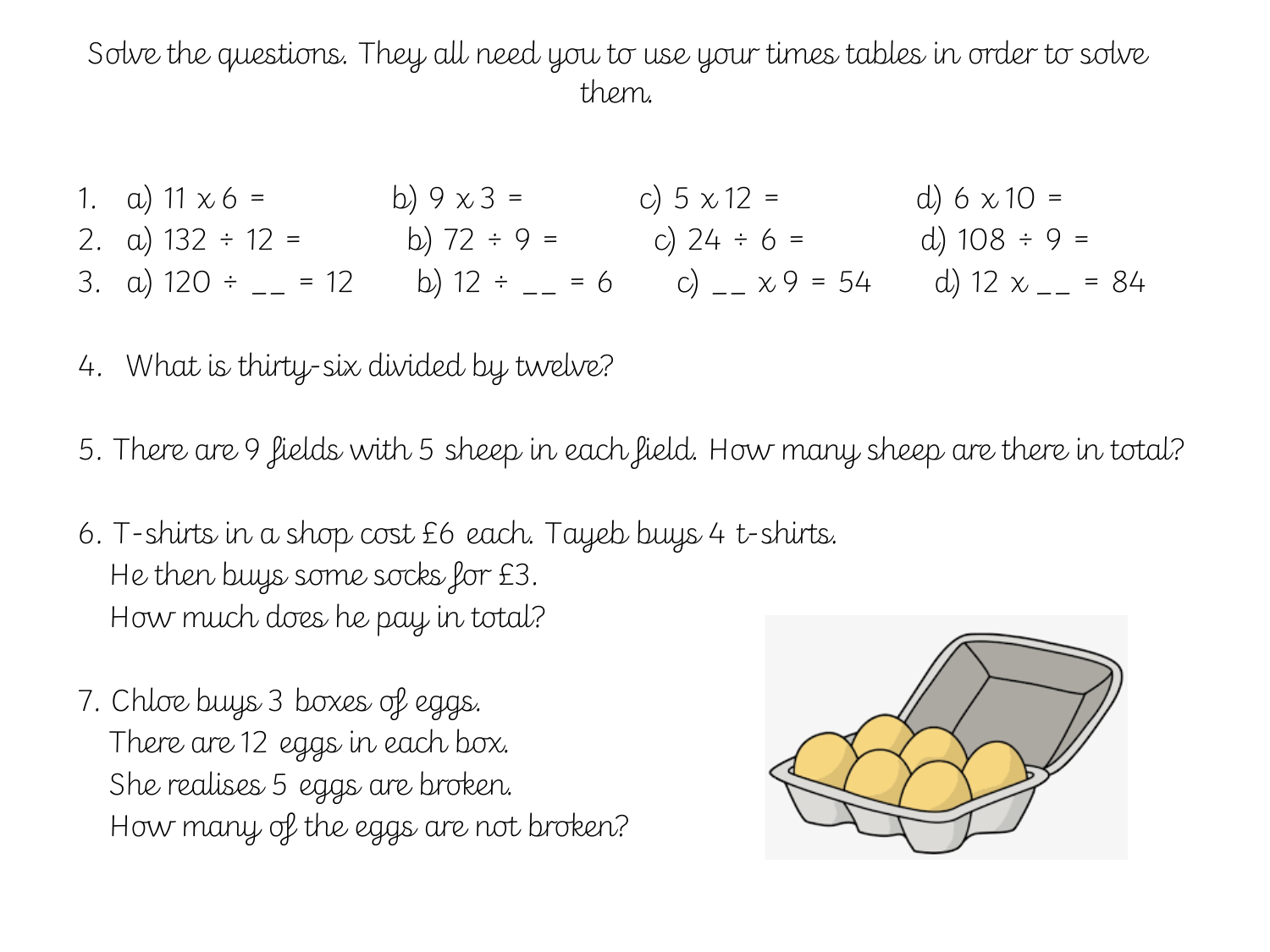Write a newspaper article using what we have learnt in class about the features of an article. Use the attachment to write your article in.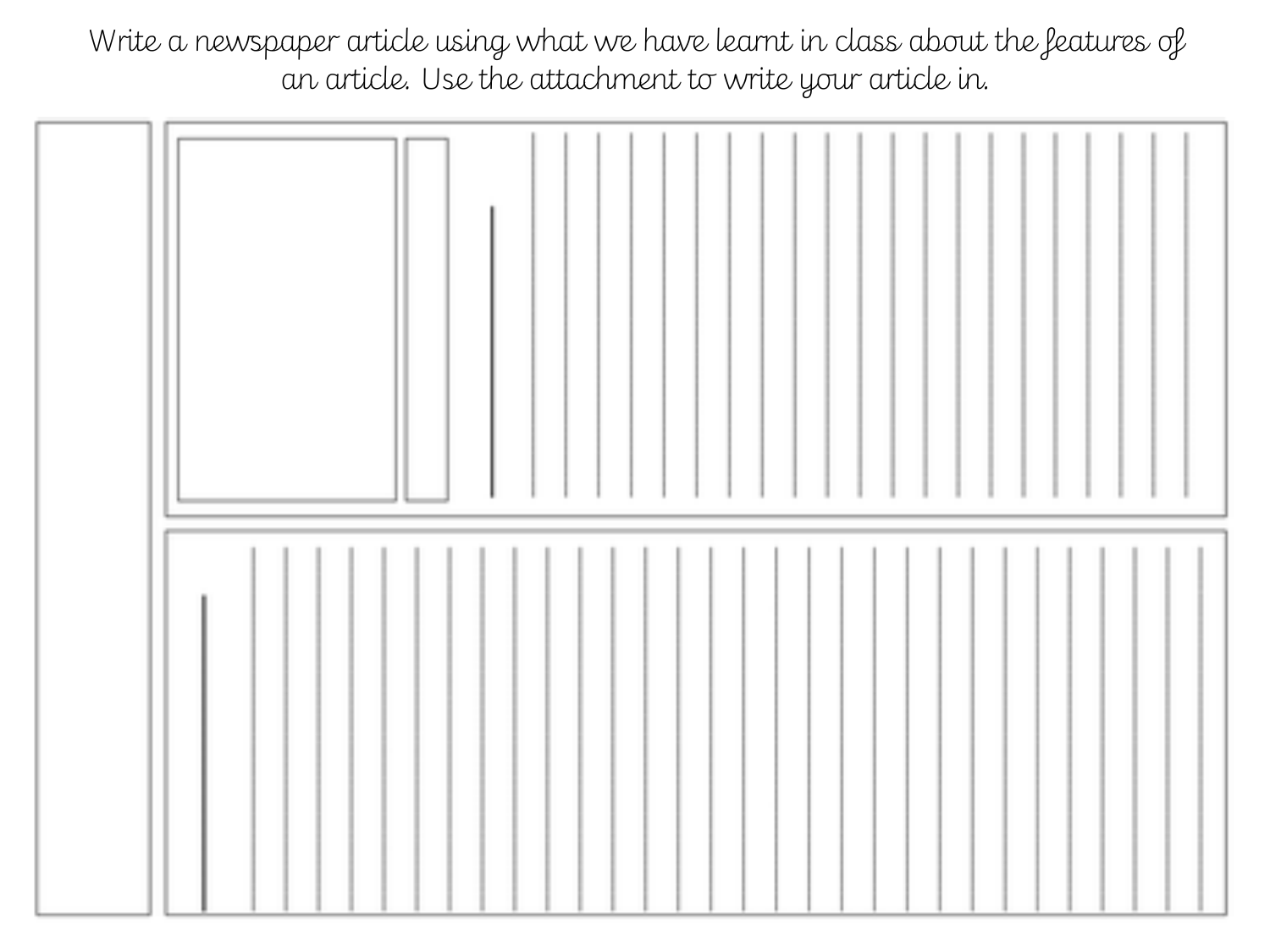Solve the questions attached using your knowledge of different measurements.

## Measure the length of each line in cm.



Draw an arrow to mark the mass on each of the scales.

 $7\frac{1}{2}$ kg 10<sub>kg</sub>



Use a ruler to draw the mouse a tail measuring 55mm.



What is the mass of one portion of pasta?

The recipe says to use 10 portions of pasta. How much is needed?

If you have 2 portions of pasta and use 110g, how much pasta would be left?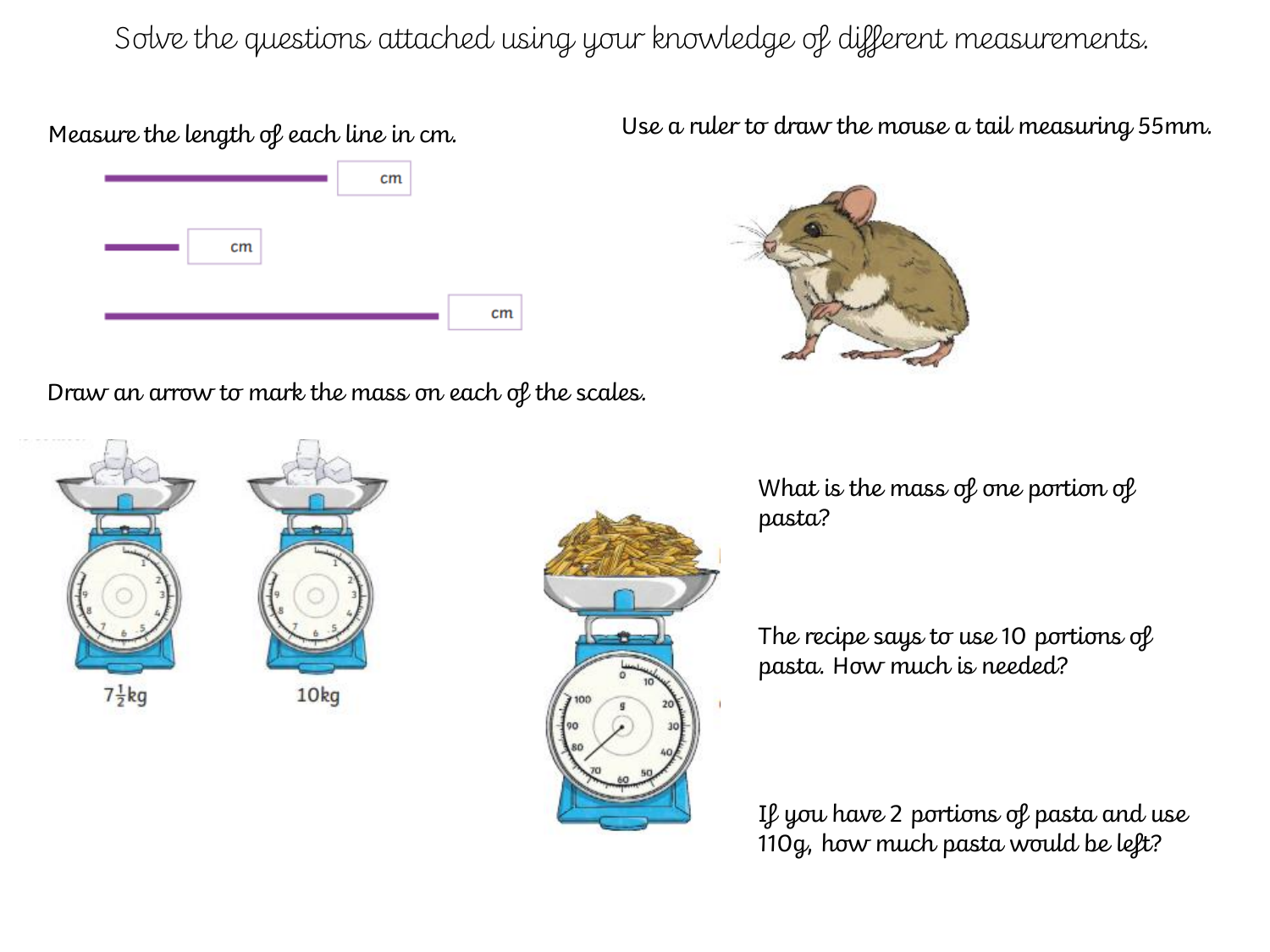Write 10 expanded noun phrases using the image attached. An example has been given for you.



Example:

In the distance, I could see a gigantic elephant playing in the clear, blue water.